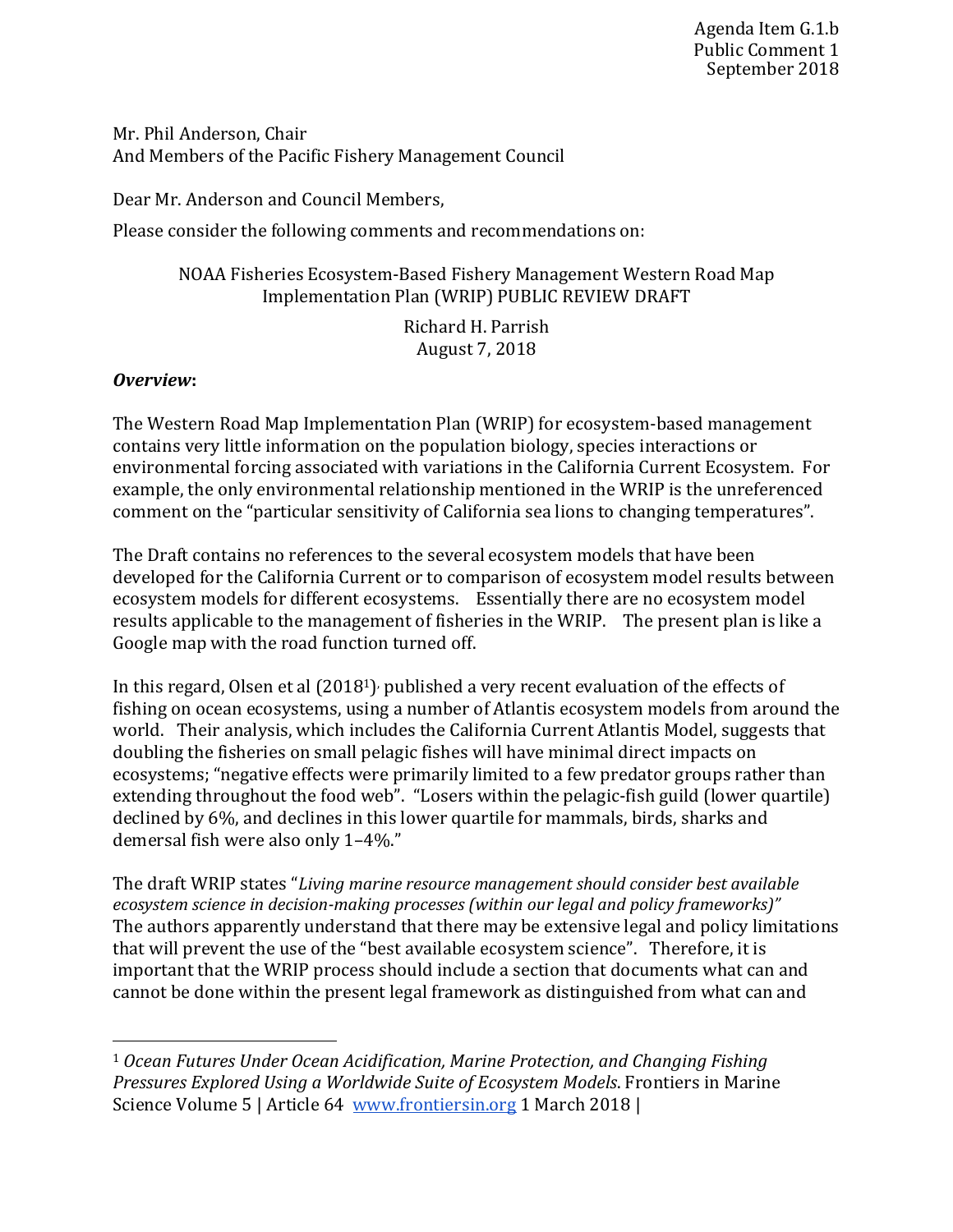cannot be done within the present policy framework. Clearly it is easier to modify policy decisions than legal requirements.

#### *Summary of Recommendations***:**

A review of the legal and policy measures that limit possible ecosystembased management of protected species should be made early in the planning process.

A review of the current management regulations that could be considered ecosystem-based management should be made early in the planning process.

Current ecosystem-based management regulations should be examined to see if they are based on the best available science before any further ecosystem-based management regulations are enacted.

If current ecosystem-based regulations are found not to be based on the best available science, work on correcting these regulations should have higher priority than new ecosystem-based regulations.

Ecosystem-based management differs from most previous management in that it will require input from multiple advisory committees. Ground rules for cooperative work between the advisory committees need to be established. 

It is likely that protected species regulations and policies will severely limit the types of ecosystem-based management that are possible. If this is in fact the case, the development of an analysis of the types of ecosystem-based management that are both legal and desirable would be an efficient use of the Ad Hoc Ecosystem Workgroup.

There is essentially no ecosystem information in the WRIP. An analysis of the available California Current ecosystem models and comparisons between ecosystem models for different marine ecosystems needs to be undertaken.

Natural climatic variability at ENSO and decadal time scales as well as global climate change should be an important part of ecosystem-based management. For example, the expansion of the tropical anchovies and herrings into Southern California is one of the most likely early indications of major changes in the California Current ecosystem due to global warming. (It should be noted that current management policy prohibits new target fisheries on these stocks, which also stifles adaptation to mitigate the impacts of climate change on fisheries.)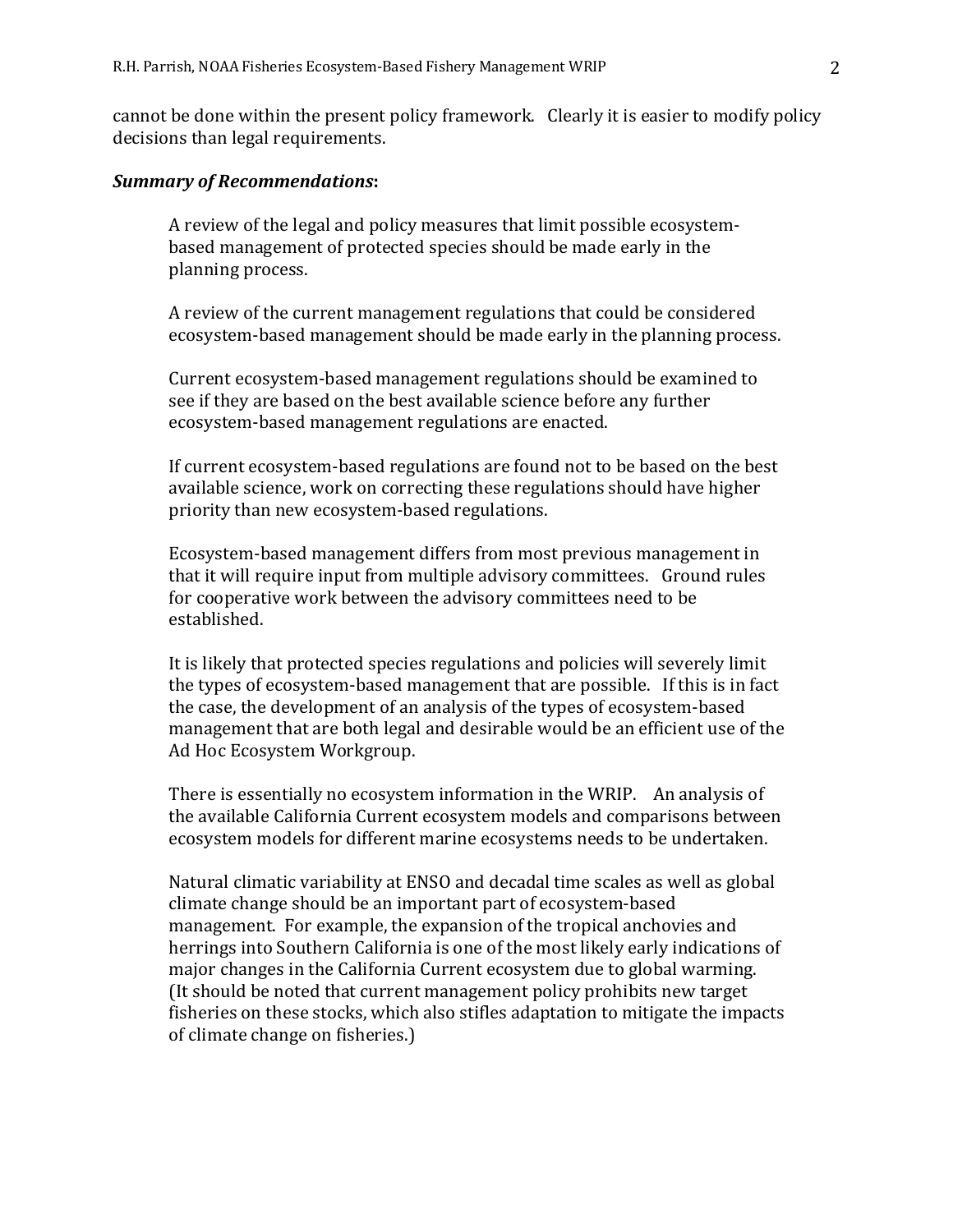### *Ecosystem-based Management vs. Ecosystem Management***:**

It appears that there is a consensus that we do not yet know how to do ecosystem management of the California Current or other large marine ecosystems. This is why there is an attempt to do ecosystem-based management. The distinctions between these two types of management are not well documented or described in the WRIP draft. Simply stated, ecosystem management involves management by trophic level, habitat and/or species groups.

Managing small epi-pelagic nekton with a total annual quota for the entire group of species, with or without individual species quotas, would be an example of ecosystem management. The establishment of a network of marine protected areas that contains a significant proportion of the nearshore, hard bottom habitat, as accomplished in California, is another example of ecosystem management. Curtailing the anchovy fishery because it was thought that California sea lion pups were undernourished, or that such reduction would increase the landings in the salmon fishery, are examples of ecosystem-based management.

Fishery management to achieve an optimum ecosystem state could be considered ecosystem management. Fishery management to achieve an optimum state of an individual species or species group would be considered ecosystem-based management.

Everyone will not agree with the above definition, thus it is important that the Council explain what ecosystem-based management policies are being considered. In my opinion, the WRIP Draft does an excellent job of showing the types of information and analyses that will be necessary before ecosystem-based management should be attempted.

## Examples of potential ecosystem-based management:

 

The Council has been repeatedly asked to alter the management of the central stock of northern anchovy and the northern stock of the California sardine in response to the greatly increased strandings of California sea lion pups that occurred in 2015. In hindsight, this extreme event clearly shows the futility of attempting to manage a complex ecosystem based on extreme events, no matter how politically charged! The strandings in 2015 were about four times that of the 2003-12 average, but by 2017 the strandings had declined to below the 2003-12 average strandings  $2$  (Figure 1). If the Council had acted to alter management of the anchovy fishery, it is likely that the change would not have occurred until 2017, when strandings fell below the long-term average.

<sup>2</sup> https://www.fisheries.noaa.gov/national/marine-life-distress/2013-2017-california-sea-lion-unusual-mortality-event-california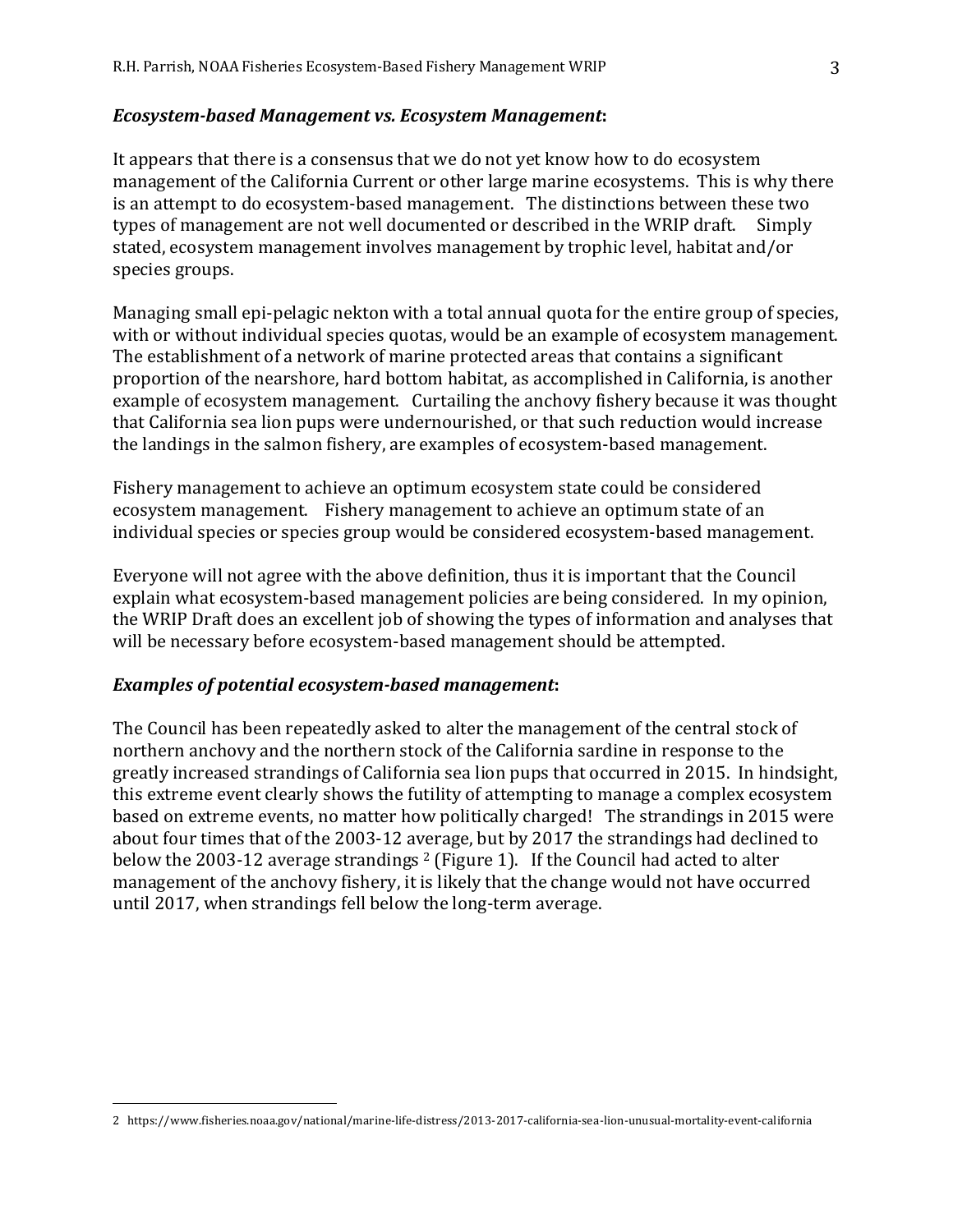

Figure 1. Strandings of California sea lion pups in Southern California<sup>1</sup>.

## *California Sardine:*

The original California sardine fishery occurred in association with a population outbreak of the northern stock that occurred in the late 1920s, and the age  $2+$  biomass peaked at just over 3.6 MMT in 1934 (Figure 53). The second observed population increase occurred in the 1990s (Figures 53 and 34) and the age  $1+$  biomass exceeded 1.7 MMT in 1999 and 2006, based on the maximum model estimates; minimum estimates were about half the maximum estimates.



Figure 53. Historic sardine biomass (age  $2+$ ) from Murphy and the base model (from 2009 sardine stock assessment, October 14, 2009).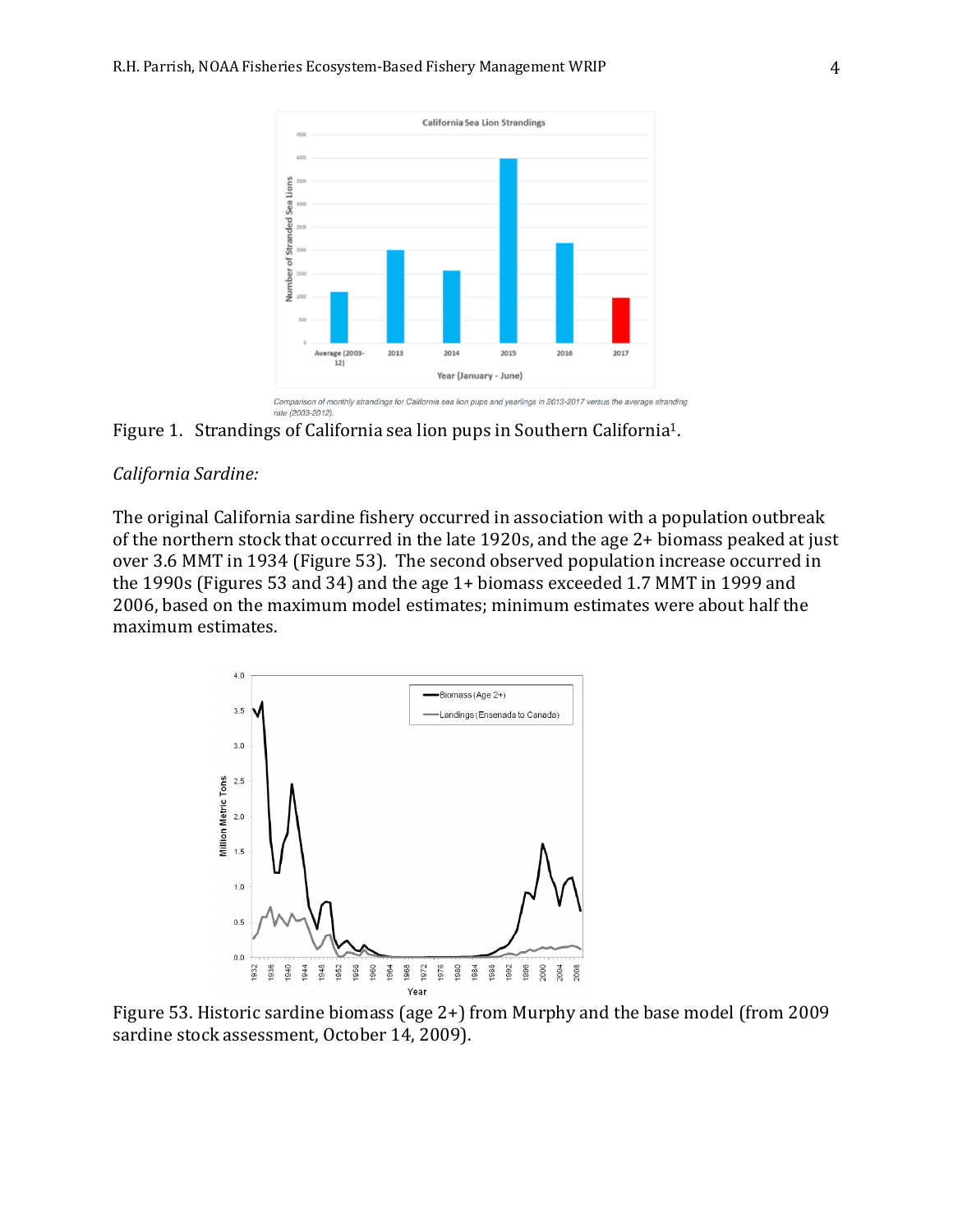

Figure 34. Estimated stock biomass (age 1+ fish), time series for ALT and past assessment model used for management. (From 2018 draft sardine stock assessment, March 6, 2018).

## *California Sea Lion:*

 

The population size of the California sea lion in the Southern California breeding colonies (Table 1) during the 1920s sardine outbreak was only one percent of that at the 2006 peak of the second sardine outbreak (Parrish, 2018)<sup>3</sup>. Presently there are an estimated additional 105,000 California sea lions that breed on the Pacific side of Baja California; many of them spend most of the year feeding in US waters. There are also breeding colonies in the Gulf of California. The Southern California breeding colonies rebounded to their carrying capacity of about 280,000 in 2008 and reached a maximum of about 306,000 in 2012 before declining as ocean conditions changed (NOAA Fisheries,  $2018<sup>4</sup>$ ), which adds an additional twist to potential management actions.

<sup>&</sup>lt;sup>3</sup> Parrish, R.H. Management of the Northern Anchovy in US Waters. PFMC Agenda Item C.4.b, Public Comment, April 2018.

<sup>&</sup>lt;sup>4</sup> NOAA Fisheries. https://www.fisheries.noaa.gov/feature-story/california-sea-lion-population-reboundednew-highs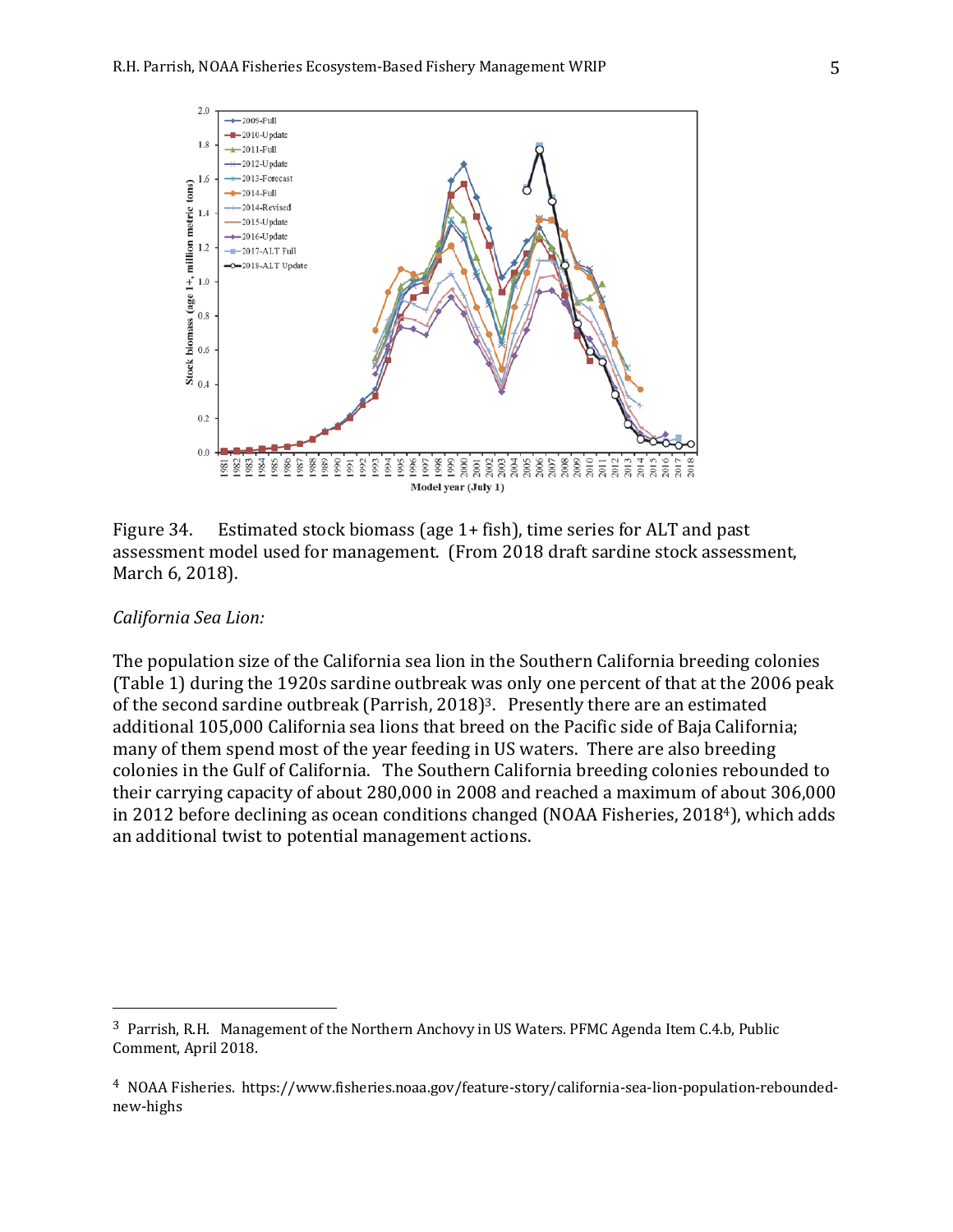Table 1. California Sea Lion Population Trends. Pup counts multiplied by 4.317, CDF&G survey counts multiplied by 1.935 (Carretta et al 2013) and forage based on 4.563 mt per sea lion. (Survey and pup counts from Bonnot 1928, Cass 1946, Carretta et al. 2013. Baja estimates from Lowry and Maravilla-Chavez 2005. US carrying capacity from press releases) 

|                                 | Pup    | Survey | Population | <b>Forage Consumption</b> | Annual |
|---------------------------------|--------|--------|------------|---------------------------|--------|
|                                 | counts | counts | estimates  | mt                        | Growth |
| <b>USA</b>                      |        |        |            |                           |        |
| 1928                            |        | 1,429  | 2,800      | 13,000                    | 9.3%   |
| 1938                            |        | 3,882  | 7,500      | 34,000                    | 8.6%   |
| 1946                            |        | 7,338  | 14,000     | 64,000                    | 6.8%   |
| 1975                            | 12,000 |        | 52,000     | 237,000                   | 5.8%   |
| 2000                            | 49,000 |        | 212,000    | 967,000                   | 4.3%   |
| 2008                            | 68,740 |        | 297,000    | 1,355,000                 | 2.3%   |
| Carrying Capacity               |        |        | 275,000    | 1,255,000                 |        |
| Baja California (Pacific Coast) |        |        |            |                           |        |
| 2000                            |        |        | 81,000     | 369,000                   |        |
| 2018 Projection                 |        |        |            |                           |        |
| US Carrying Capacity            |        |        | 275.000    | 1,255,000                 |        |
| Baja California <sup>a</sup>    |        |        | 105,000    | 479,000                   |        |
| TOTAL in 2018                   |        |        | 380,000    | 1,734,000                 |        |

 $a$  2018 Baja Estimate = 2000 Baja estimate  $*$  US carrying capacity / US 2000 population estimate.

California sea lions consume a huge amount of forage in the California Current, presently about 1.7 MMT (Table 1). This is essentially equal to the maximum northern stock biomass estimated since the end of WWII (Table 1, Figure 53 and 34). In contrast, 2017 landings  $5$ of anchovy in California were 5,408.8 mt and US landings of sardine were 524.3 mt (2018) Stock Assessment). (The directed Pacific sardine fishery was closed coastwide according to provisions of the harvest control rule.)

Clearly both ecosystem and ecosystem-based management must progress beyond using management models based on steady-state or average population levels. Population parameters and mean virgin biomass levels determined by stock-recruitment models derived in these models will be biased if used as the basis of environmental-dependent models. For example, tuning an ecosystem model to have an unfished sardine biomass based on that observed in the peak of the original fishery in the 1930s will result in an overly-optimistic estimate of unfished biomass due to the near absence of many marine mammal species and low abundance of many marine birds at that time.

Equally clearly, the legal and policy limitations involved in management of the large number of protected species that have populations ranging from carrying capacity to threatened levels need to be evaluated to determine possible management of the high trophic level animals that dominate the fauna that have protected status. *Discussion*: 

 

<sup>&</sup>lt;sup>5</sup> CDFW Table 15 - Poundage And Value Of Landings Of Commercial Fish Into California By Area - 2017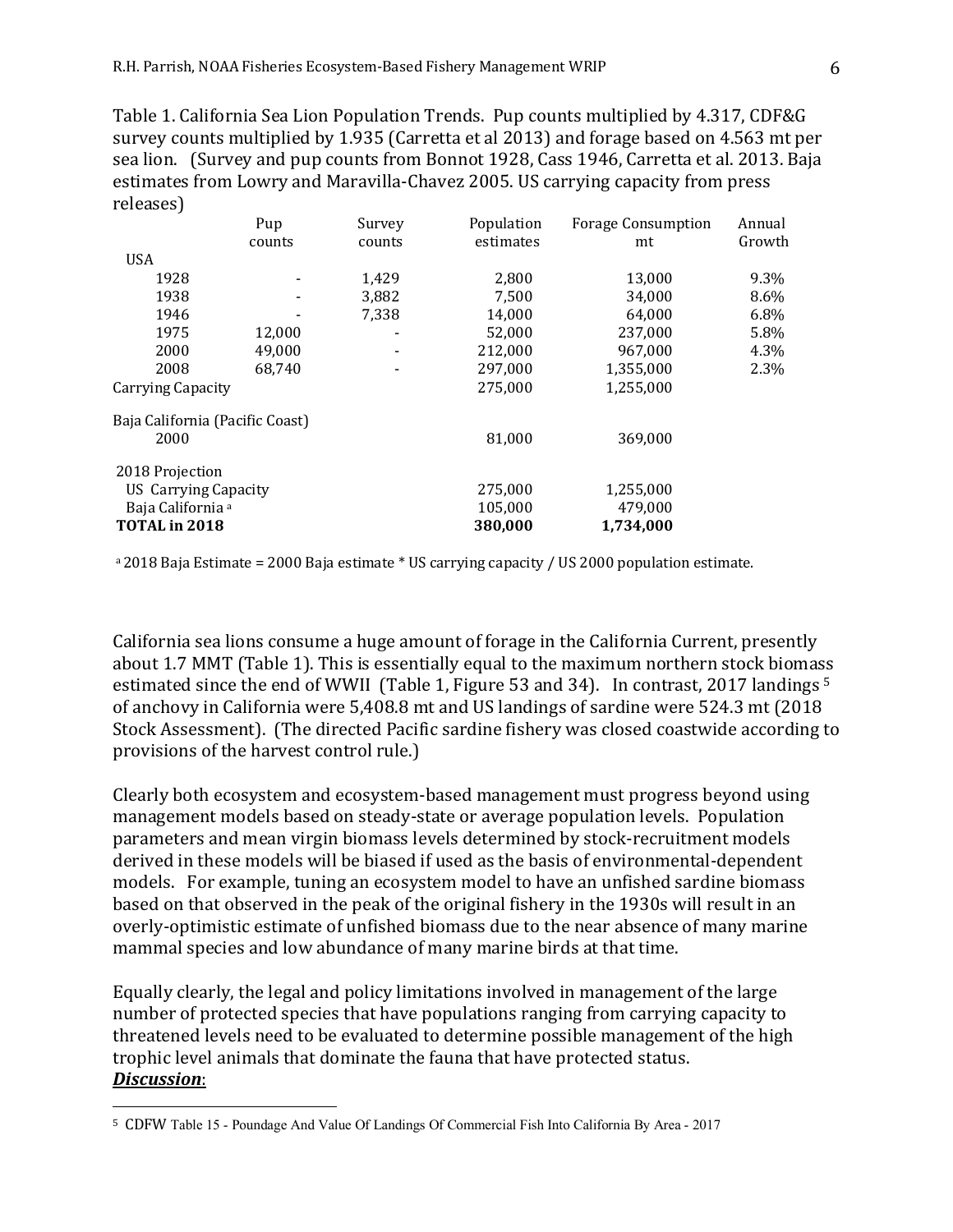This brings us to the subject that has been largely missing from the forage fish vs. protected species ecosystem-based management controversy. Should management treat protected species that are near carrying capacity the same as it does protected species that have large healthy populations and are well below carrying capacity? How should management of threatened species differ from protected species that have healthy populations? Should guidelines be established to classify the status of protected species and should management of protected species be based on their population status?

For example:

Class A – threatened and endangered species.

Class B – species with populations needing rebuilding (biomass  $\lt$  40% of carrying capacity) Class C - species below carrying capacity (biomass  $\lt 75\%$  and  $>40\%$  of carrying capacity) Class D - species at or near carrying capacity (biomass  $>75%$  of carrying capacity)

The expected symptoms of a population of animals near carrying capacity include reduced reproductive output, decreased growth and survival of young animals, delayed sexual maturity, increases in disease or parasites and decreased size and survival of adults. There have been recent increases in California sea lion pup mortality and reduced pup growth rates, as well as increased incidence of leptospirosis observed in central California and Oregon, leading to the suggestion that the population is approaching carrying capacity (McClatchie et al. 2016). Is a population under stress from being close to or above present carrying capacity as "healthy" as a population at 66% of carrying capacity and not under density-dependent stress?

Certainly anyone familiar with the California Current Ecosystem and its fisheries is aware of the detrimental effects of El Niño events on short lived animals, as well as the regimescale, climatic-dependence of sardine and anchovy populations. Clearly environmental variation causes large inter-annual and decadal changes in the carrying capacity of the California Current for market squid, sardine and anchovy, as well as other key forage species and the animals that prey on them. Optimum ecosystem-based management policies should include variation in management designed with the observed climatic variations in mind, and they should also allow for both detrimental and favorable effects of global climatic change. The Magnuson Act actually mandates achieving a balance: *National Standard 1.* Conservation and management measures shall prevent overfishing while achieving, on a continuing basis, the optimum yield  $(0Y)$  from each fishery for the U.S. fishing industry.

Considering the example of management of small pelagic "forage" fisheries in an ecosystem-based context presents a conundrum:

- 1. Apparently, it was OK to allow fisheries for small pelagic fishes while populations of protected species were rebuilding; but now that some of them are at or approaching carrying capacity, should we curtail the commercial fisheries in hopes of preventing the undesirable features of a population at carrying capacity?
- 2. What causes a greater problem for struggling protected species such as the threatened marbled murrelet: an anchovy fishery with average annual landings of